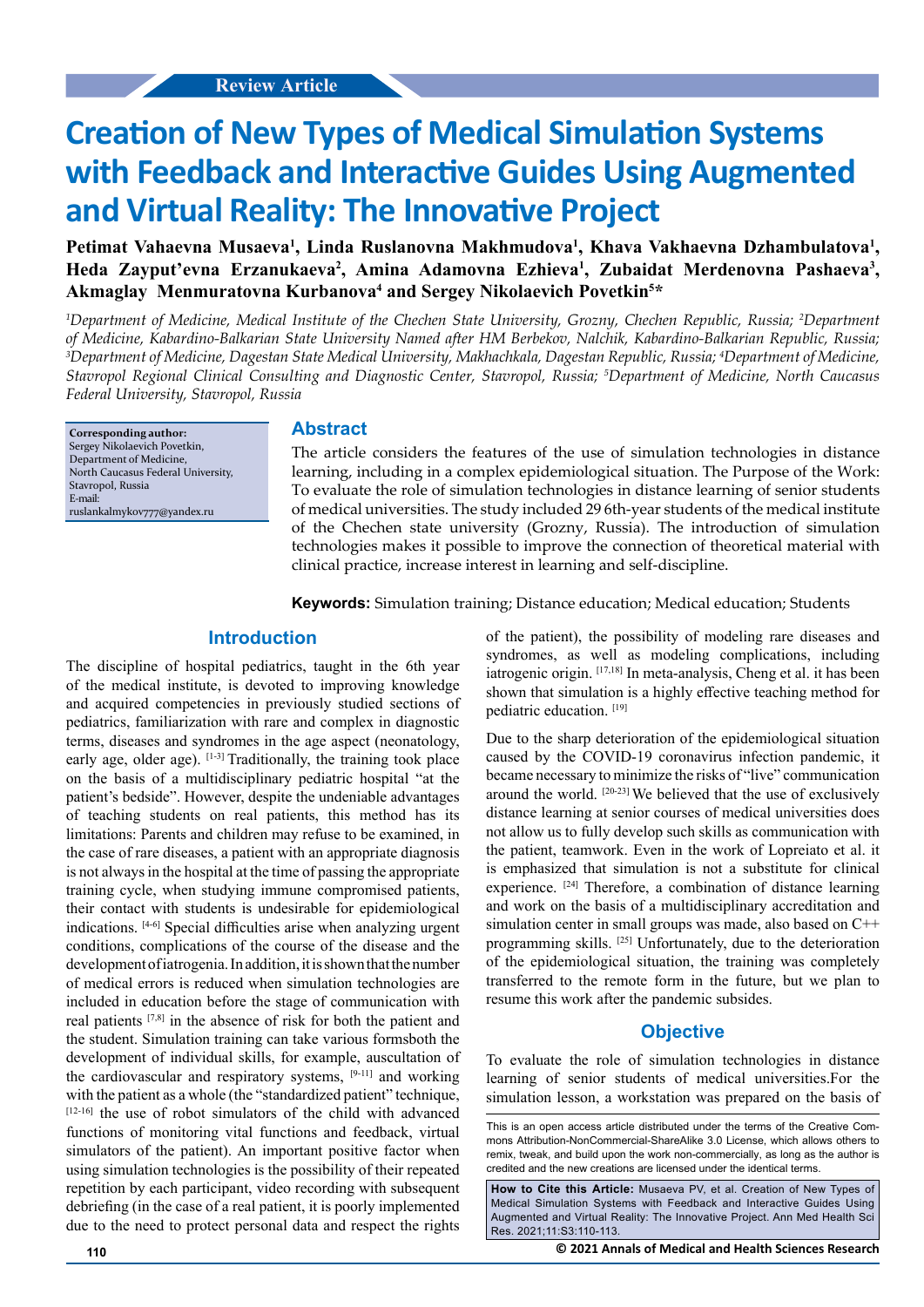a multidisciplinary accreditation and simulation center of the Medical Institute of the Chechen state university (Grozny, Russia), equipped with a child simulator robot with advanced functions for monitoring vital functions and automated feedback (PediaSIM robot simulator), medical devices, consumables and medicines for the purpose of modeling the situation of metabolic and electrolyte disorders in acute kidney injury. During the lesson, a direct assessment of the actions of students of the 6th year of the pediatric faculty was carried out. Classes were held in small groups (4 people-6 people) in March 2021. After completing the cycle of training and certification of trainees, a questionnaire was conducted, in which 29 students of the 6th year of the pediatric faculty took part. The survey was personalized, since it was already conducted remotely due to the deterioration of the epidemiological situation on the basis of the distance education portal with mandatory authorization of participants.Since the study was a pilot study, no calculation of the sample size was carried out.

#### **Results**

When directly evaluating the actions of students, both a low willingness to work in a team and an orientation to work in the "question-answer" and "monologue on a given topic" with a sufficient level of theoretical training with insufficient synthesis of existing knowledge and the need to provide assistance in a specific clinical situation were obvious. These shortcomings were demonstrated to some extent by 100% of students. It was also noted that there was an established hierarchy of relations in the groups of students, which was rigid to changes in the conditions of emergency and emergency care. During the debriefing process, the students also indicated that it was emotionally difficult for them to perceive the robot dummy as a living patient requiring emergency medical care. Therefore, if there was a sufficient theoretical basis, the students provided insufficient assistance in an illogical sequence. In addition, the lack of perception of the simulator as a real patient led to the adoption of ill-considered therapeutic decisions that threaten the development of iatrogenia. Thus, when modeling arterial hypertension with bradycardia against the background of electrolyte disorders, beta-blockers were recommended. The advantage of simulation training in this case was the opportunity to clearly demonstrate the development of complications. During debriefing, the trainees reported that they knew about the effect of beta-blockers on heart rate, but in an emergency they missed this fact.

During the survey, 63% of students indicated that distance learning is comparable to full-time for them, 18% had the impression that it was easier to study, 18% was harder to study because of technical problems and 9% because of problems with self-discipline and other reasons (students could choose several answer options). All students were satisfied with the quality of the lecture material; the vast majority (90%) found the completion of tests and tasks comparable in complexity to the full-time part. A total of half of the students visited the MASC, the rest took advantage of the opportunity to attend freely. Of those who visited, 100% believe that simulation technologies are a good addition to distance learning, of those who did not attend and took part in the survey, all regret the missed opportunity.

# **Discussion**

The shortcomings of the traditionally accepted training identified in the course of our research are well known and at one time served as an impetus for the development of simulation training using augmented reality. [26,27] Previously, we successfully used the positive aspects of simulation training in the traditional study of the discipline of hospital pediatrics in the form of a combination of face-to-face analysis of patients and modeling on a child simulator robot with advanced functions for monitoring vital functions and the reverse response of complications, including iatrogenic origin, for example, acute tumor lysis syndrome in the treatment of leukemia, waterelectrolyte disorders in acute renal injury.

Simulation robots with advanced vital function monitoring and feedback functions create a focus for team interactions and treatment decisions, as it happens in real life. The simulator also provides an integrated model on which not only medical manipulations and procedures can be performed, but also coordination and interaction between team members can be practiced. [28,29] It should be noted that the scenario program should include the solution of no more than three educational tasks. [30,31] In this regard, it seems appropriate to conduct separate trainings on team building, starting with junior courses. However, these trainings will be ineffective without systematic support in the study of clinical disciplines. In addition, an important task is to create a favorable psychological climate during the training using special cocktails with control of general toxicity conditions,  $[32-35]$  especially given the emotional difficulties with the perception of the robot simulator as a living patient, noted in our study.

The inclusion of simulation technologies in distance learning, in our opinion, helped to smooth out the negative consequences of minimizing contact with patients in the context of a pandemic when studying hospital pediatrics. A well-structured logistics of visiting the MASC by small groups of students with the use of personal protective equipment is relatively epidemiologically harmless on the one hand; on the other hand, it allows preserving the advantages of "live communication", which was noted by the students themselves during the survey.

However, the deterioration of the epidemiological situation due to the COVID-19 coronavirus pandemic required the transfer of training completely to a remote model. A similar situation has developed all over the world, but it should be considered not only as a period of missed opportunities, but also as an incentive to revise the goals of medical education themselves. [1] It is also shown that the distance education model contributes to the increase of self-discipline, which is necessary for further professional formation and growth. [6] In our study, 9% of students indicated problems with self-discipline, but we assume that they were also insufficiently self-critical and in reality a much larger percentage of students had such problems.

# **Conclusion**

In our opinion, simulation technologies in distance learning of senior medical students harmoniously complement distance learning and can be used in a complex epidemiological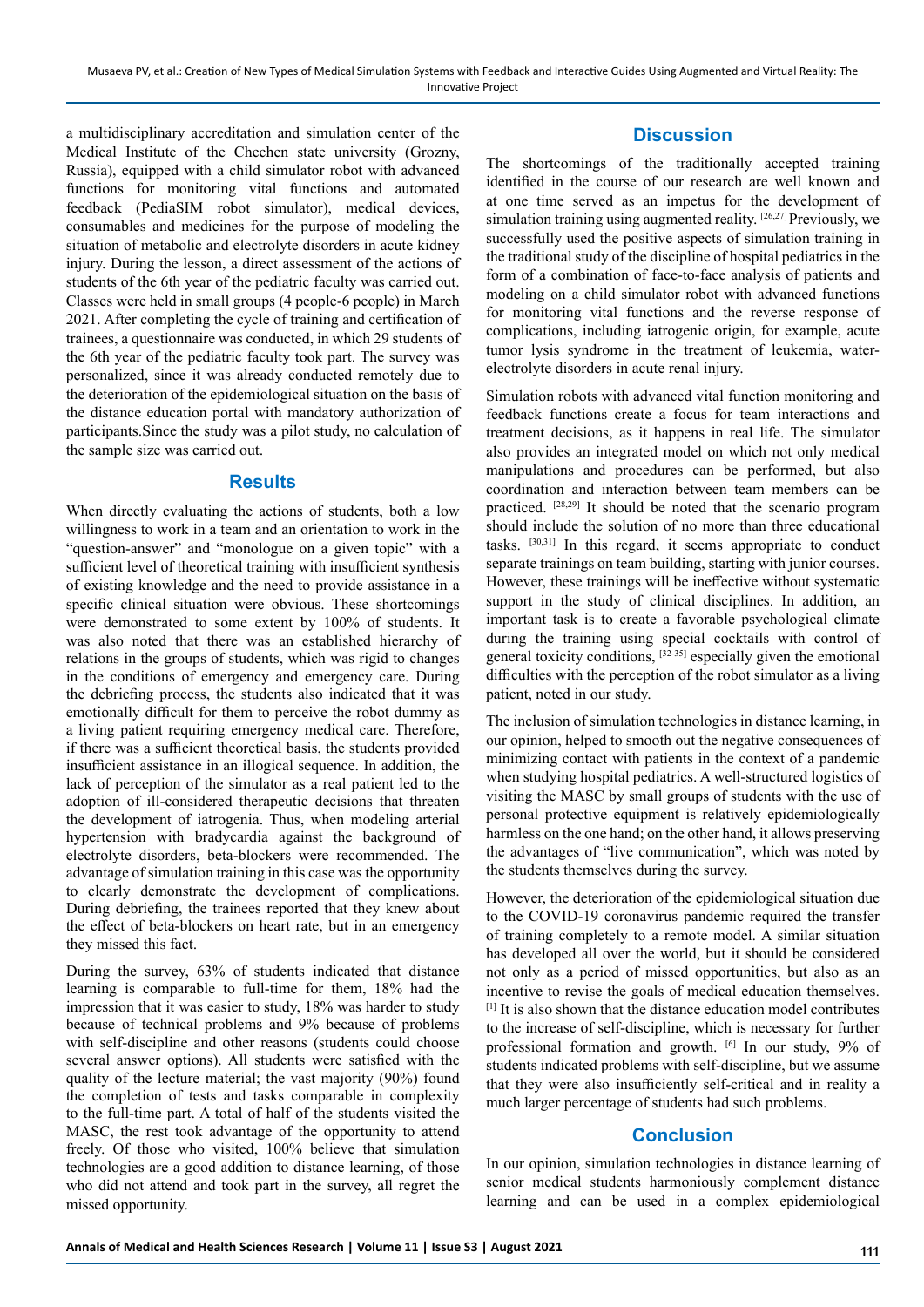situation. At the moment, we are also developing models of online simulation trainings.The introduction of simulation technologies makes it possible to improve the connection of theoretical material with clinical practice, increase interest in learning and self-discipline.

# **Acknowledgment**

The authors express their gratitude to Professor. Igor Spartakovich Baklanov.

## **References**

- 1. Nuzhnaya KV, Mishvelov AE, Osadchiy SS, Tsoma MV, Rodin IA, Nagdalian AA, et al. Computer simulation and navigation in surgical operations. Pharmacophore. 2019;10:46-52.
- 2. Kim KJ, Jang HW. Changes in medical students' motivation and self-regulated learning: A preliminary study. Int J Med Educ. 2015;6:213-215.
- 3. Li HOY, Bailey AMJ. Medical education amid the covid-19 pandemic: New perspectives for the future. Acad Med. 2020;95:e11-e12.
- 4. Ya HG, Mishvelov AE, Nuzhnaya CV. New image modeling features for planning surgical interventions. Res J Pharm Biol Chem Sci. 2019;10:140-143.
- 5. Mallon D, Pohl JF, Phatak UP, Fernandes M, Rosen JM, Lusman SS, et al. Impact of covid-19 on pediatric gastroenterology fellow training in North America. J Pediatr Gastroenterol Nutr. 2020;71:6-11.
- 6. Rudolph JW, Simon R, Dufresne RL, Raemer DB. There's no such thing as "nonjudgmental" debriefing: A theory and method for debriefing with good judgment. Simul Healthc. 2006;1:49-55.
- 7. Sahi PK, Mishra D, Singh T. Medical education amid the covid-19 pandemic. Indian Pediatr. 2020;57:652-657.
- 8. BledzhyantsGA, Mishvelov AE, Nuzhnaya KV, Anfinogenova OI, Isakova JA, Melkonyan RS, et al. The effectiveness of the medical decision-making support system "electronic clinical pharmacologist" in the management of patients therapeutic profile. Pharmacophore. 2019;10:76-81.
- 9. Razin MP, Minaev SV, Axelrov MA, Tarakanov VA, Svirsky AA, Trushin PV, et al. Diagnosis and treatment of the congenital diaphragmatic hernia in children: A multicenter research. Med News North Cauc. 2019;14:302-308.
- 10. Minaev SV, Kirgizov IV, Akselrov MA, Gerasimenko IN, Shamsiev JA, Bykov NI, et al. Efficiency of retrieval bags for use during laparoscopic surgery to remove hydatid cysts of the liver. Med News North Cauc. 2019;14:461-465.
- 11. Demchenkov EL, Nagdalian AA, Budkevich RO, Oboturova NP, Okolelova AI. Usage of atomic force microscopy for detection of the damaging effect of CdCl2 on red blood cells membrane. Ecotoxicol Environ Saf. 2021;208:1-7.
- 12. Siddiqui SA, Ahmad A. Implementation of newton's algorithm using Fortran. SN Comput Sci. 2020;1:1-8.
- 13. Salins SS, Siddiqui SA, Reddy SVK, Kumar S. Experimental investigation on the performance parameters of a helical coil dehumidifier test rig. Energy Source Part A. 2021;43:35-53.
- 14. Siddiqui SA, Ahmad A, Siddiqui AA, Chaturvedi P. Stability analysis of a cantilever structure using ANSYS and MATLAB. 2nd International Conference on Intelligent Engineering and Management (ICIEM). 2021.
- 15. Nagdalian AA, Rzhepakovsky IV, Siddiqui SA, Piskov SI, Oboturova NP, Timchenko LD, et al. Analysis of the content

of mechanically separated poultry meat in sausage using computing microtomography. J Food Compos Anal. 2021;100.

- 16. Hite GJ, Mishvelov AE, Melchenko EA, Vlasov AA, Anfinogenova OI, Nuzhnaya CV, et al. Holodoctor planning software real-time surgical intervention. Pharmacophore. 2019;10:57-60.
- 17. Zimmerman T, Siddiqui SA, Bischoff W, Ibrahim SA. Tackling airborne virus threats in the food industry: A proactive approach. Int J Environ Res. 2021;18:1-10.
- 18. Ayivi R, Ibrahim S, Colleran H, Silva R, Williams L, Galanakis C, et al. COVID-19: Human immune response and the influence of food ingredients and active compounds. BCHD. 2021;4.
- 19. Cheng A, Lang TR, Starr SR, Pusic M, Cook DA. Technologyenhanced simulation and pediatric education: A meta-analysis. Pediatrics. 2014;133:e1313-e1323.
- 20. Mishununa VV, Chapanov MM, Gakaeva KI, Tsoroeva MB, Kazanova SA, Gorlova MI, et al. Computed quantum chemical modeling of the effect of nanosilver on coronavirus covid-19. Pharmacophore. 2021;12:14-21.
- 21. Magomedova UG, Khadartseva ZA, Grechko VV, Polivanova MN, Mishvelov AE, Povetkin SN, et al. The role of Covid-19 in the acute respiratory pathology formation in children. Pharmacophore. 2020;11:61-65.
- 22. Baturin VA, Grudina EV, Zagrebailova ND, Baturin MV, Fil AA, Fisher VV, et al. Evaluation of IgG-dependent humoral and cellular immunity in persons after covid-19 and in healthy volunteers. Med News North Cauc. 2021;16:27-30.
- 23. Baturin VA, Kostrovskaya MV, Grudina EV, Baturina MV, Fil AA, Fisher VV, et al. Evaluation of the neurospecific autoantibodies level in patients with COVID-19: Preliminary report. Med News North Cauc. 2021;16:66-68.
- 24. Lopreiato JO, SawyerT. Simulation based medical education in pediatrics. Acad Pediatr. 2015;15:134-142.
- 25. Siddiqui SA, Ahmad A. Implementation of thin-walled approximation to evaluate properties of complex steel sections using C++. SN Comput Sci. 2020;1:1-11.
- 26. Nguyen NQ, Ramjist JM, Jivraj J, Jakubovic R, Deorajh R, Yang VXD. Preliminary development of augmented reality systems for spinal surgery clinical and translational neurophotonics. SPIE. 2017;10050.
- 27. Bernhardt S, Nicolau SA, Soler L, Doignon C. The status of augmented reality in laparoscopic surgery as of 2016. Med Image Anal. 2017;37:66-90.
- 28. Baklanov I, Rodionova V, Ivashova V, Shvachkina L, Medvedeva V. Social trends for increasing satisfaction with the educational services of a modern university. Qual-Access Success. 2020;21:88-90.
- 29. Baklanov IS, Baklanova OA, Shmatko AA, Gubanova MA, Pokhilko AD. The historical past as a factor of sociocultural transformations of postmodernity. J His Cul Art Res. 2018;7:373-378.
- 30. Salins SS, Siddiqui SA, Reddy SVK, Kumar S. Parametric analysis for varying packing materials and water temperatures in a humidifier. 2020.
- 31. Siddiqui SA, Ahmad A. Dynamic analysis of an observation tower subjected to wind loads using ANSYS. 2021.
- 32. Kotsoeva GA, Esiev RK, Toboev GV, Zakaeva RS, Kulova AA, Tsokova LV, et al. Phytoadaptogenic cocktail use "biorithm-e" in the complex treatment of odontogenic inflammatory diseases of the maxillofacial region. Ann Dent Spec. 2021;9:52-57.
- 33. Blinov AV, Siddiqui SA, Nagdalian AA, Blinova AA, Gvozdenko AA, Raffa VV, et al. Investigation of the influence of zinc-